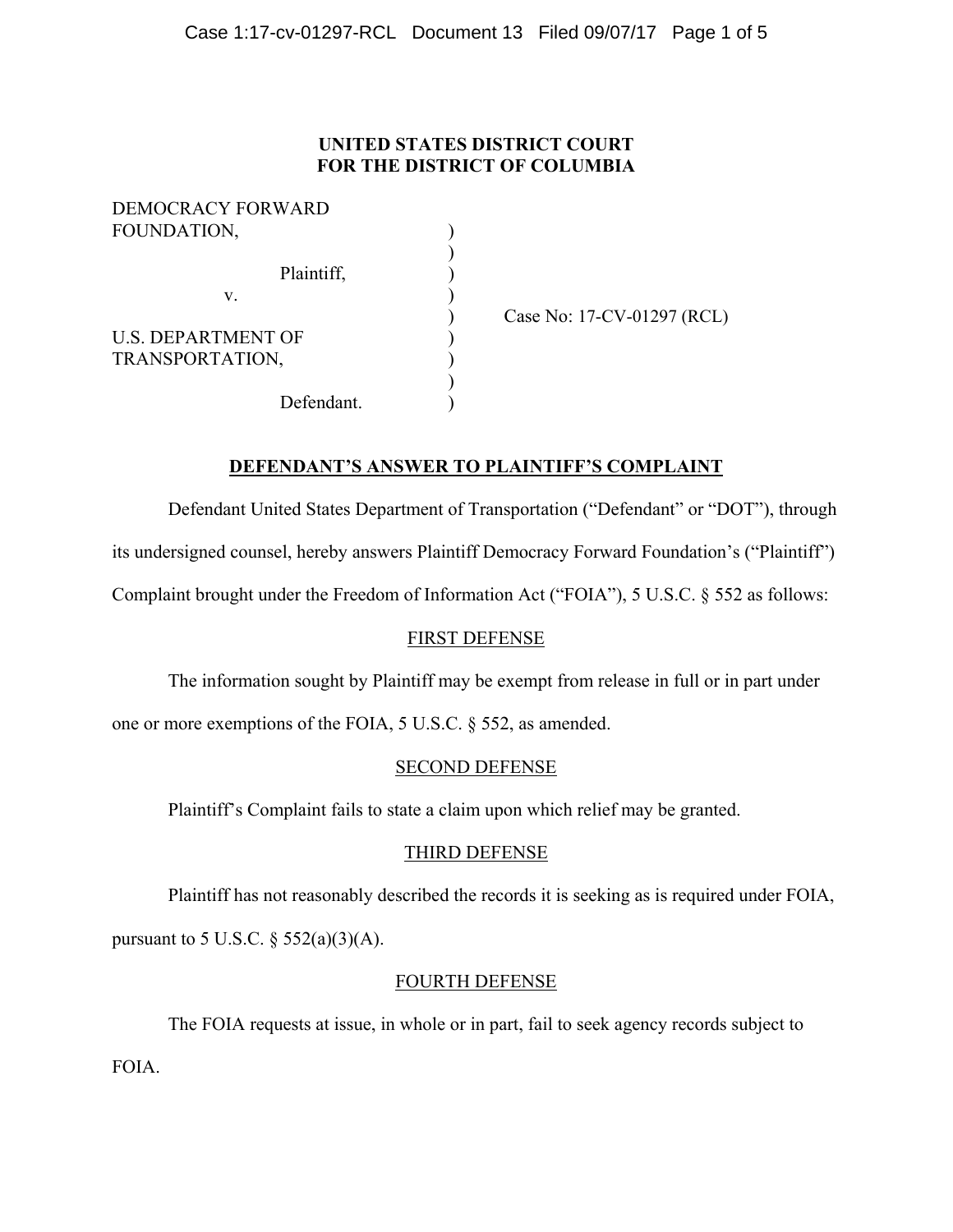Case 1:17-cv-01297-RCL Document 13 Filed 09/07/17 Page 2 of 5

#### DEFENDANT'S RESPONSES TO THE NUMBERED PARAGRAPHS

Defendant responds to the Complaint in like-numbered paragraphs as follows:

#### JURISDICTION AND VENUE<sup>1</sup>

- 1. Paragraph 1 contains Plaintiff's conclusions of law, to which no response is required.
- 2. Paragraph 2 contains Plaintiff's conclusions of law, to which no response is required.

### PARTIES

- 3. Defendant lacks knowledge or information sufficient to form a belief as to the truth of the allegations in this paragraph.
- 4. Admit that DOT is a federal agency and is headquartered in Washington, DC. The remainder of Paragraph 4 asserts conclusions of law, to which no response is required. To the extent any response is required, the allegations are denied.

#### FACTS

5. Paragraph 5 characterizes the content of two news articles, to which no response is required. To the extent any response is required, Plaintiff's characterization of those news articles is denied. Defendant further responds by referring the Court to the January 22, 2017, and April 22, 2017, news articles referenced in this paragraph for a true and complete statement of their contents, and denies the allegations in this paragraph to the extent inconsistent with the content of those articles.

<sup>&</sup>lt;u>1</u>  $<sup>1</sup>$  For ease of reference, Defendant refers to Plaintiff's headings, but to the extent those</sup> headings could be construed to contain factual allegations, those allegations are denied.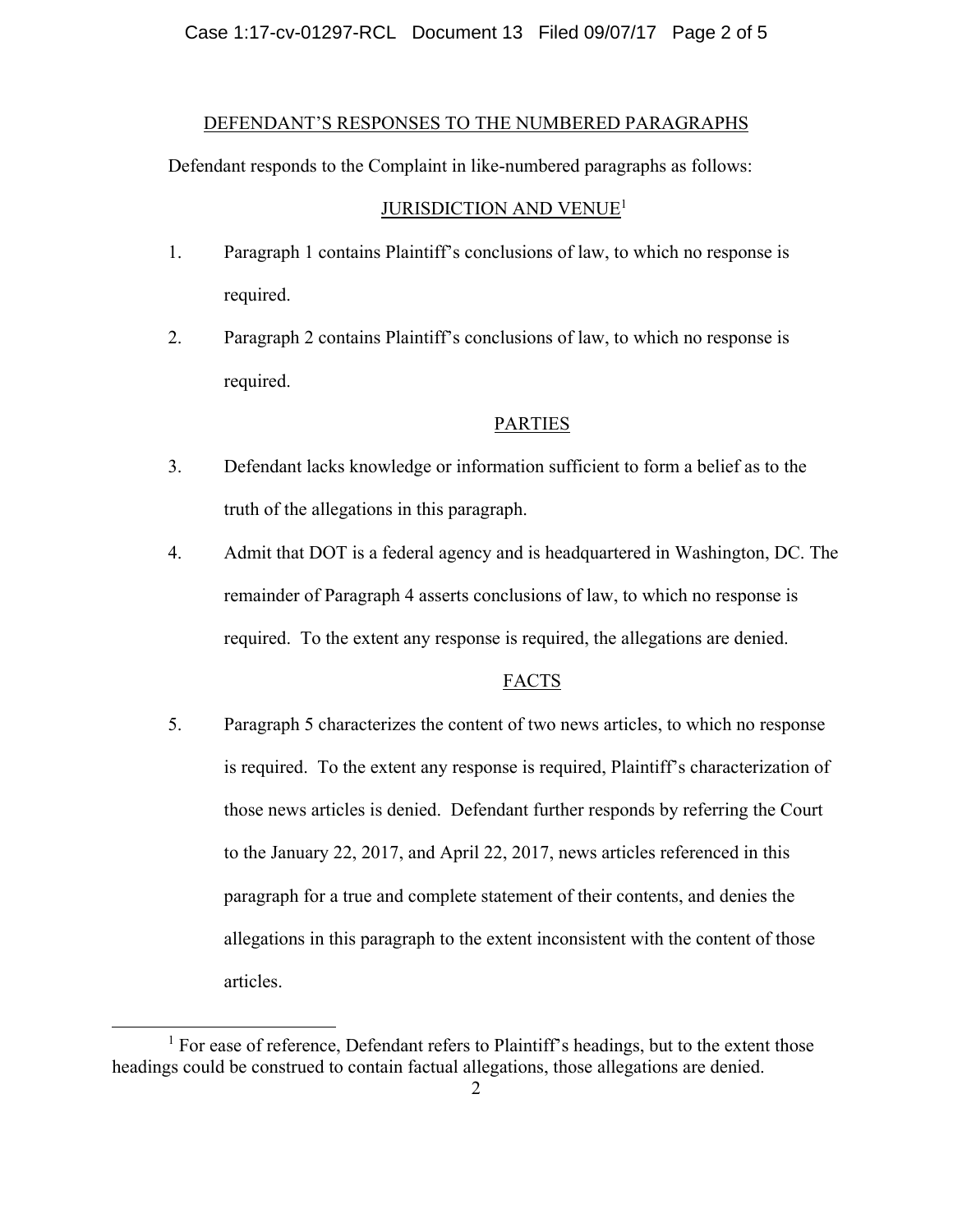- 6. Paragraph 6 characterizes the content of three news articles, to which no response is required. To the extent any response is required, Plaintiff's characterization of those news articles is denied. Defendant further responds by referring the Court to the January 16, 2017, February 15, 2017, and January 17, 2017, news articles referenced in this paragraph for a true and complete statement of their contents, and denies the allegations in this paragraph to the extent inconsistent with the content of those articles.
- 7. Paragraph 7 characterizes the content of a news article dated April 5, 2017, to which no response is required. To the extent any response is required, Plaintiff's characterization of that article is denied. Defendant further responds by referring the Court to the referenced article for a true and complete statement of its contents, and denies the allegations in this paragraph to the extent inconsistent with the content of that article.
- 8. Paragraph 8 characterizes the content of a news article dated May 1, 2017, to which no response is required. To the extent any response is required, Plaintiff's characterization of that article is denied. Defendant further responds by referring the Court to the referenced article for a true and complete statement of its contents, and denies the allegations in this paragraph to the extent inconsistent with the content of that article.

# PLAINTIFF'S FOIA REQUEST

9. Defendant lacks sufficient knowledge or information to form a belief as to the truth of the allegations contained in Paragraph 9.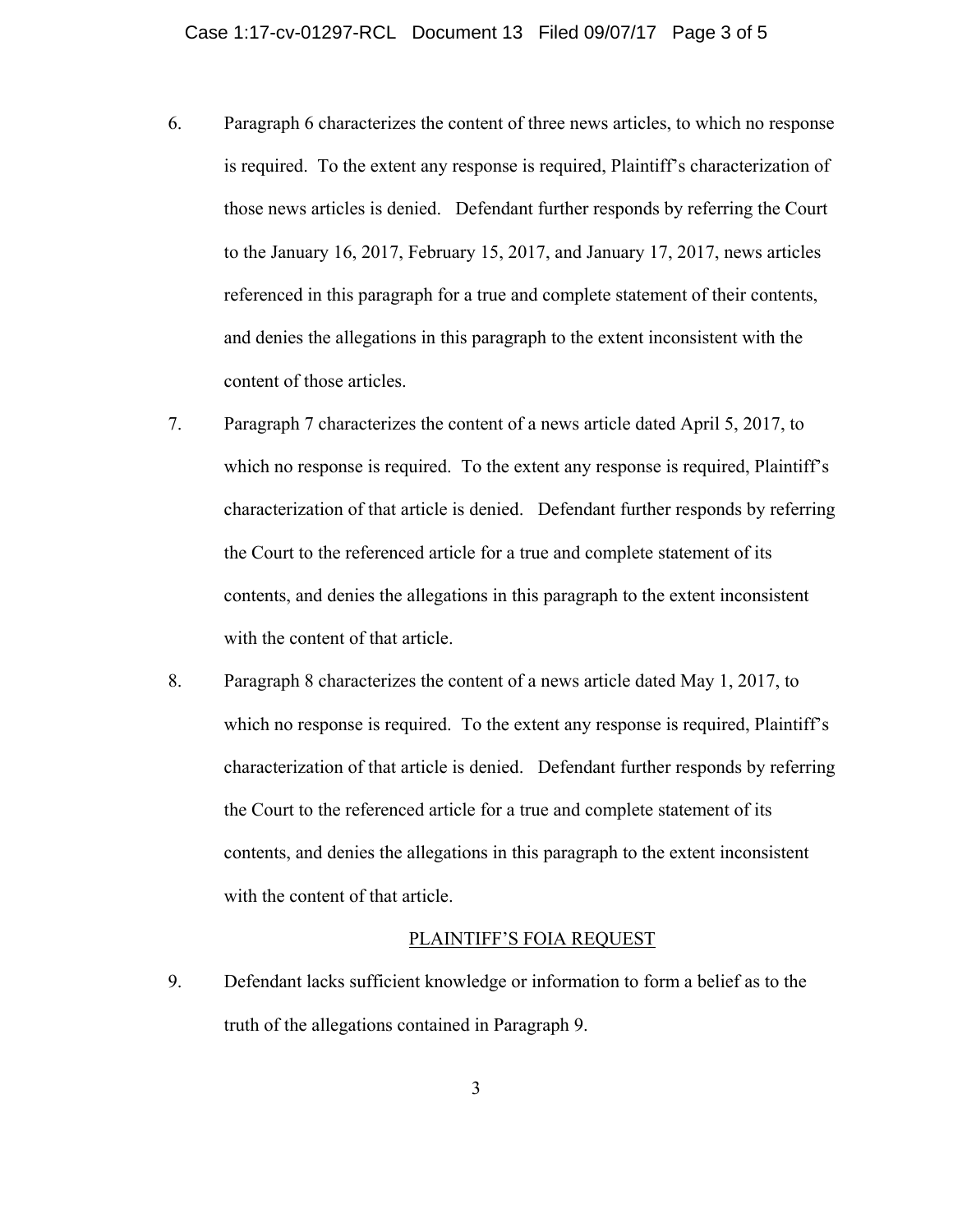- 10. Admit that Plaintiff submitted a FOIA request dated May 19, 2015. Defendant respectfully refers the Court to the FOIA request for a true and complete statement of its contents, and denies the allegations in this paragraph to the extent inconsistent with the content of the referenced request.
- 11. Admit that Plaintiff sought a waiver of search and duplicating fees. The remaining allegations in Paragraph 11 assert a conclusion of law in reference to 5 U.S.C. § 552, to which no response is required. Defendant respectfully refers the Court to the referenced statute for a true and complete statement of its contents.
- 12. Admit.
- 13. Paragraph 13 contains conclusions of law, to which no response is required.
- 14. Paragraph 14 contains conclusions of law, to which no response is required.
- 15. Defendant admits that, as of the date of the Complaint, it has not provided Plaintiff with a final determination on Plaintiff's FOIA request or produced responsive records. Defendant denies the remaining allegations in this paragraph, including the implication that Defendant has failed to comply with its obligations under FOIA with respect to this request.
- 16. Paragraph 16 contains conclusions of law, to which no response is required.

#### CLAIM FOR RELIEF

- 17. Defendant incorporates by reference each and every response contained in the preceding paragraphs.
- 18. Paragraph 18 contains conclusions of law, to which no response is required. To the extent a response is deemed necessary, Defendant denies.